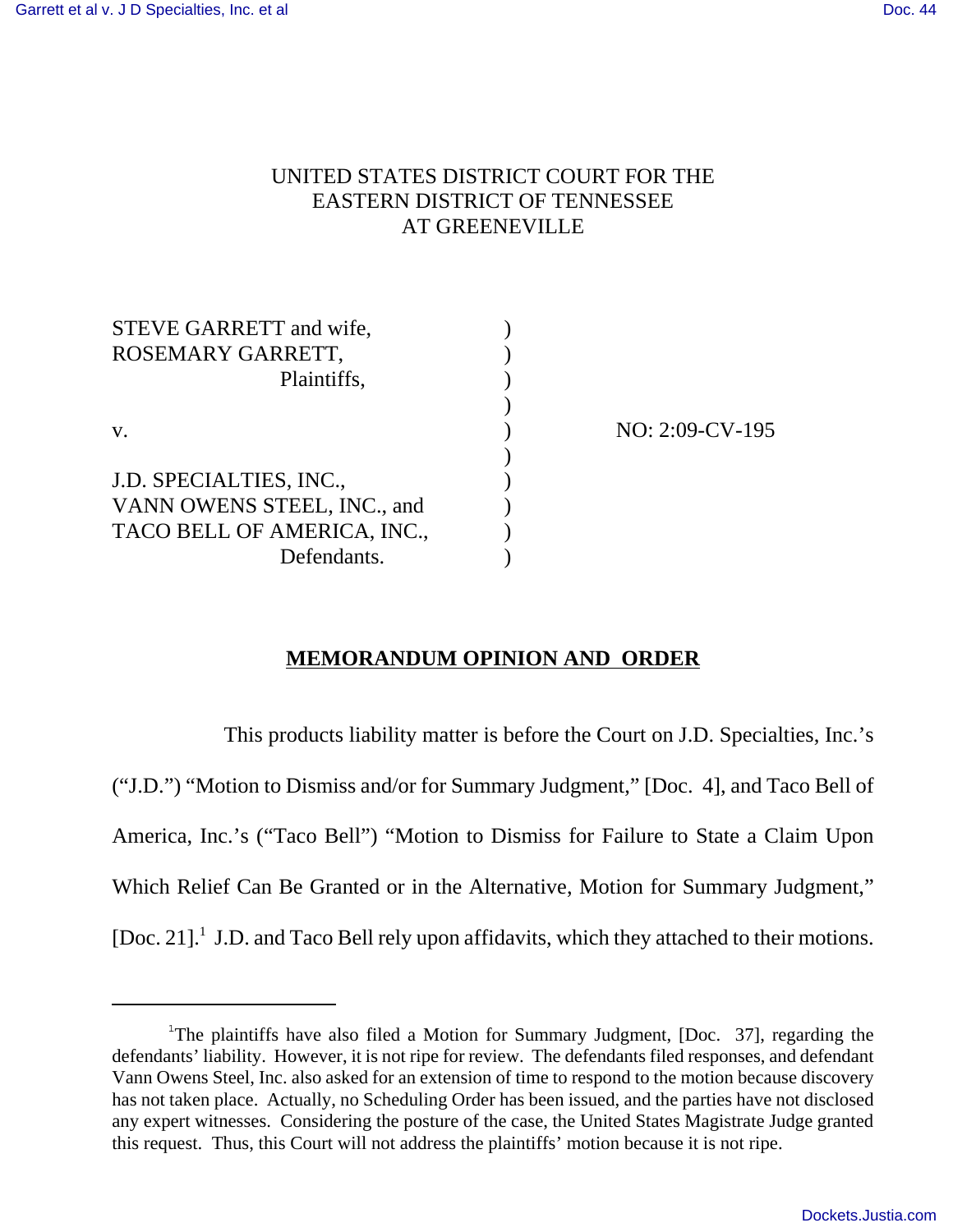Plaintiffs have responded to the motions and have attached affidavits of their own. [Docs. 26 and 28]. The main issues before the Court are whether either defendant designed, manufactured, prepared, or installed the product in question, i.e. a ladder, and whether the matter is time-barred. For the reasons that follow, the defendants' motions are **GRANTED IN PART AND DENIED IN PART**.

#### **I. Facts and Procedural Background**

The facts are viewed in the light most favorable to the plaintiffs. The timeframe is unclear, but at some point prior to 2001, Tacala, LLC ("Tacala") bought a franchise from Taco Bell to open a Taco Bell fastfood restaurant at 7211 Strawberry Plains Pike, Knoxville, Tennessee. Tacala hired G&R Construction, Inc. ("G&R") as the general contractor for the construction of the Taco Bell restaurant. G&R hired J.D. to act as a partial project manager on the Taco Bell project. R. Wayne Duke ("Duke") was J.D.'s president at all times material, namely 2000 to 2001, the timeframe J.D. spent on the project. Duke claims that Tacala and G&R had constructed many Taco Bell restaurants over several years prior to the construction of the Strawberry Plains restaurant.

Duke states in his affidavit that the plans and specifications for this particular restaurant were originally approved by Taco Bell and provided to Tacala. Tacala then provided them to G&R, who provided them to Vann Owens Steel, Inc. ("Vann Owens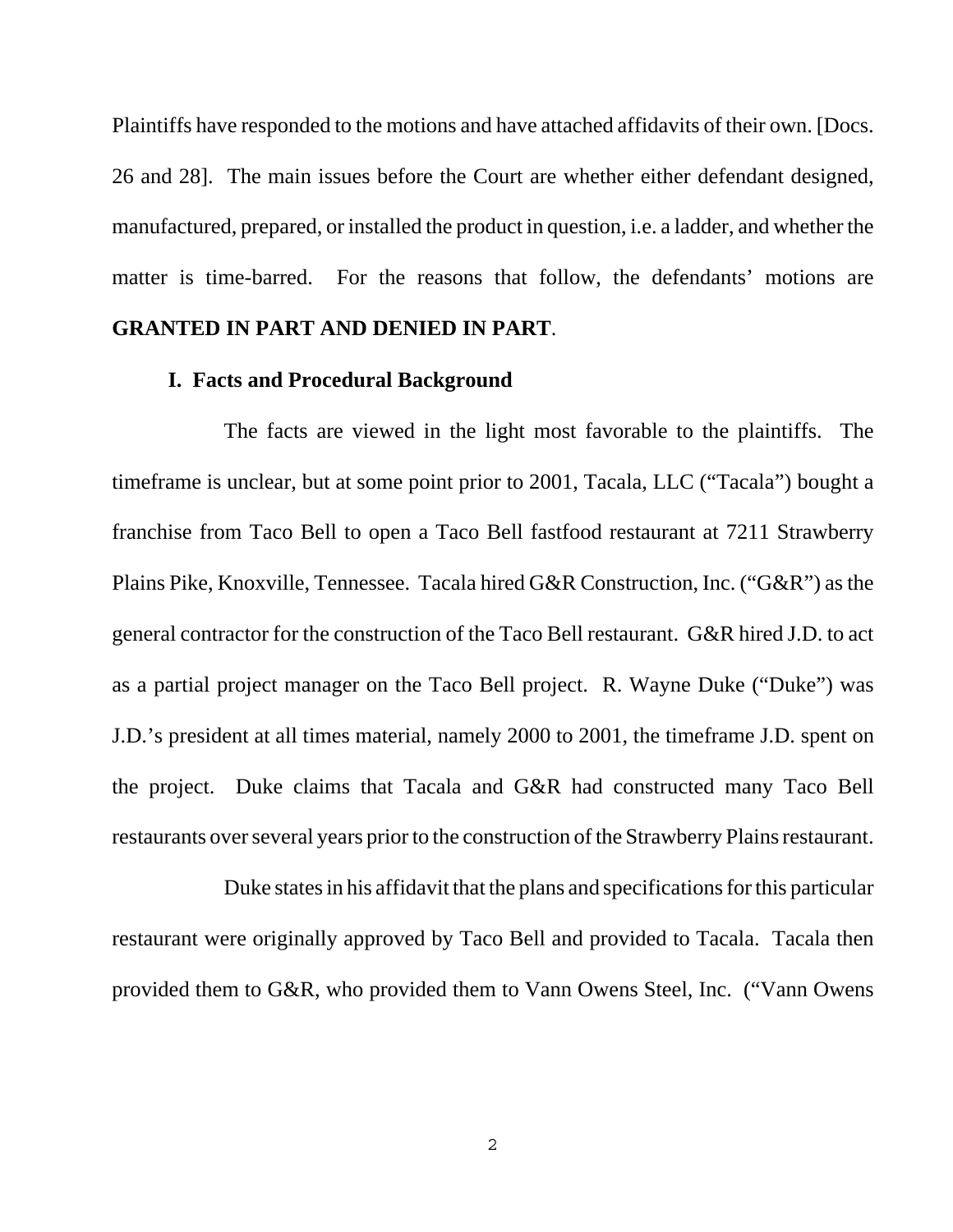Steel"). $^2$  Duke further states that these plans included "plans and specifications for the steel components of the building and these plans and specifications included the ladder sued for in the Complaint."

Vann Owens ("Owens"), the president of Vann Owens Steel, Inc., stated in his affidavit that since 1996 his company had manufactured a total of forty-one ladders for various Taco Bell restaurants. He further states in his affidavit that, prior to manufacturing any of these ladders, he received verbal specifications for their construction from Duke. All of the ladders Owens' company produced met these verbal specifications, including the one placed on the Strawberry Plains Taco Bell restaurant. In Duke's affidavit, he denies supplying any plans and specifications to Vann Owens Steel, and he further claims that Vann Owens Steel had the written plans and specifications in its possession for several years prior to the construction of this particular ladder.

As just stated, the ladder was attached to the outside of the Strawberry Plains Taco Bell restaurant to give people access to the roof. It was sold to G&R and/or Tacala by Vann Owens Steel. It is unclear when the ladder was attached, and it is unclear whether Duke observed the attachment. In March 2001, a certificate of occupancy was

 $2^2$ In a subsequent affidavit attached to a response to the plaintiffs' Motion for Summary Judgment, [Doc. 37], Duke explains this process in more detail. He states that the original drawings were provided by the franchisor, Taco Bell. Tacala modified the plans via an architect it hired, and Taco Bell approved these modifications in the 1990s. It is unclear from the affidavit whether there were any specifications regarding the ladder in the original plans to even modify, and it also unclear whether the modified plans changed any such specifications if they actually were contained in the original plans. What is clear is that the modified plans are the ones supplied to Vann Owens Steel, Inc.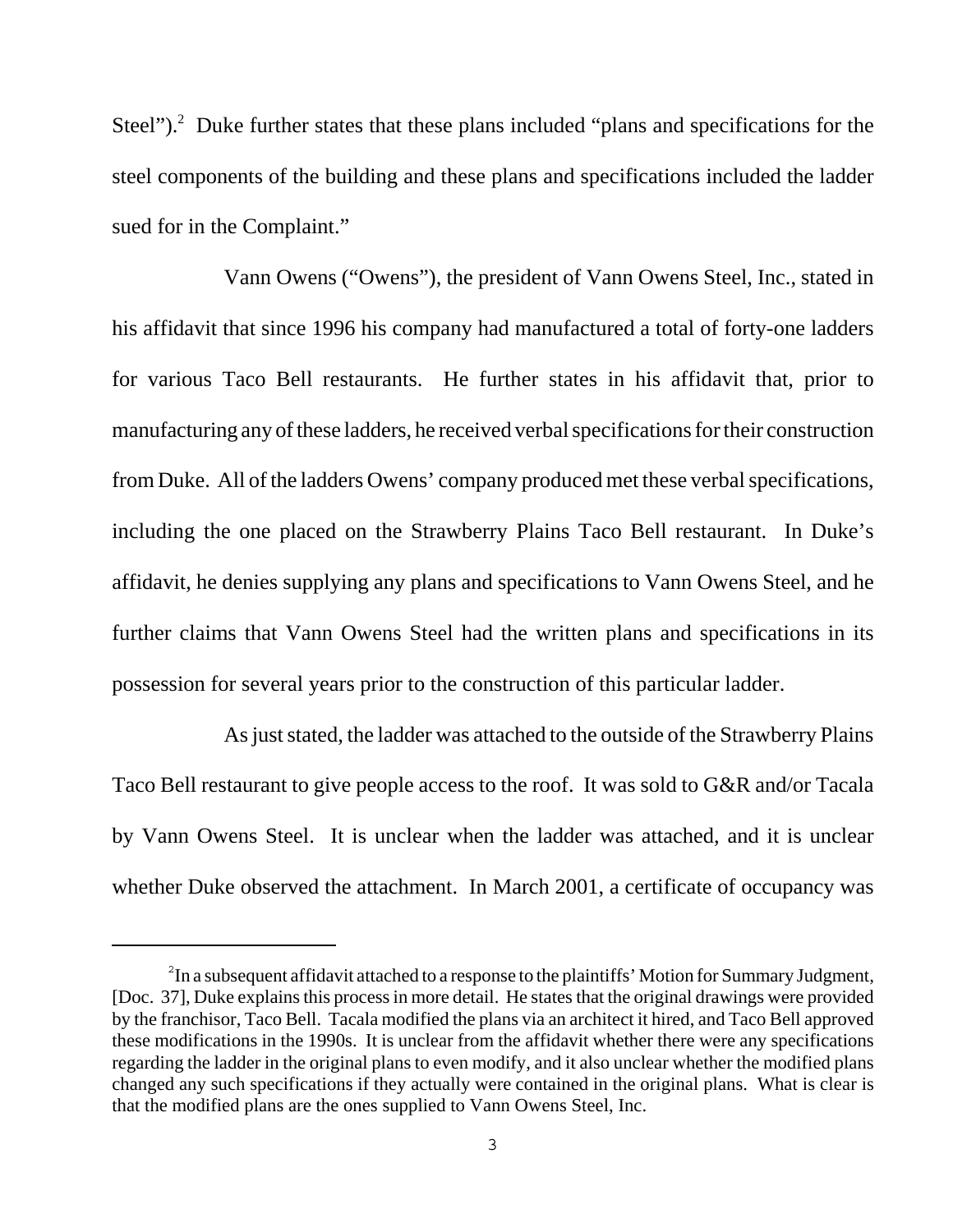issued to Tacala. Duke claims that J.D.'s involvement with the project ended with the issuance of the certificate.

Both Duke, on behalf of J.D., and Donald R. Becker ("Becker"), on behalf of Taco Bell, claim in their affidavits that neither defendant manufactured the ladder. More specifically, Becker claims that Taco Bell "is not in the business of designing, manufacturing, preparing, packaging or installing ladders," and it did not do so in this instance. Duke claims that J.D. "had nothing to do with the design, manufacture, or sale of the steel components and the ladder." Duke further states that J.D. also "had nothing to do with installation of or inspection of the ladder in question."3

On September 18, 2008, the plaintiff, Steve Garrett ("plaintiff" or "Garrett"), was climbing to the roof of the restaurant on the ladder in question, and the ladder bent. Garrett fell, sustaining injuries. On September 4, 2009, the plaintiffs filed suit in this Court against J.D. and Vann Owens Steel, alleging several products liability theories. These theories include: (1) strict liability; (2) negligence liability; and (3) breach of the warranty of fitness "as well as express warranties." On January 29, 2010, the plaintiffs amended their complaint and added Taco Bell as a defendant. The plaintiffs added a Count Four, which began with paragraph 19. This Count incorporated all allegations contained in paragraphs "4 through 18," and it further alleged that "[t]he defective ladder

<sup>&</sup>lt;sup>3</sup>Duke's Third Affidavit, which is attached to J.D.'s response to the plaintiffs' motion for summary judgment, states that Duke "was involved with the Taco Bell buildings as part of the construction of said buildings which included observation of the construction of said buildings."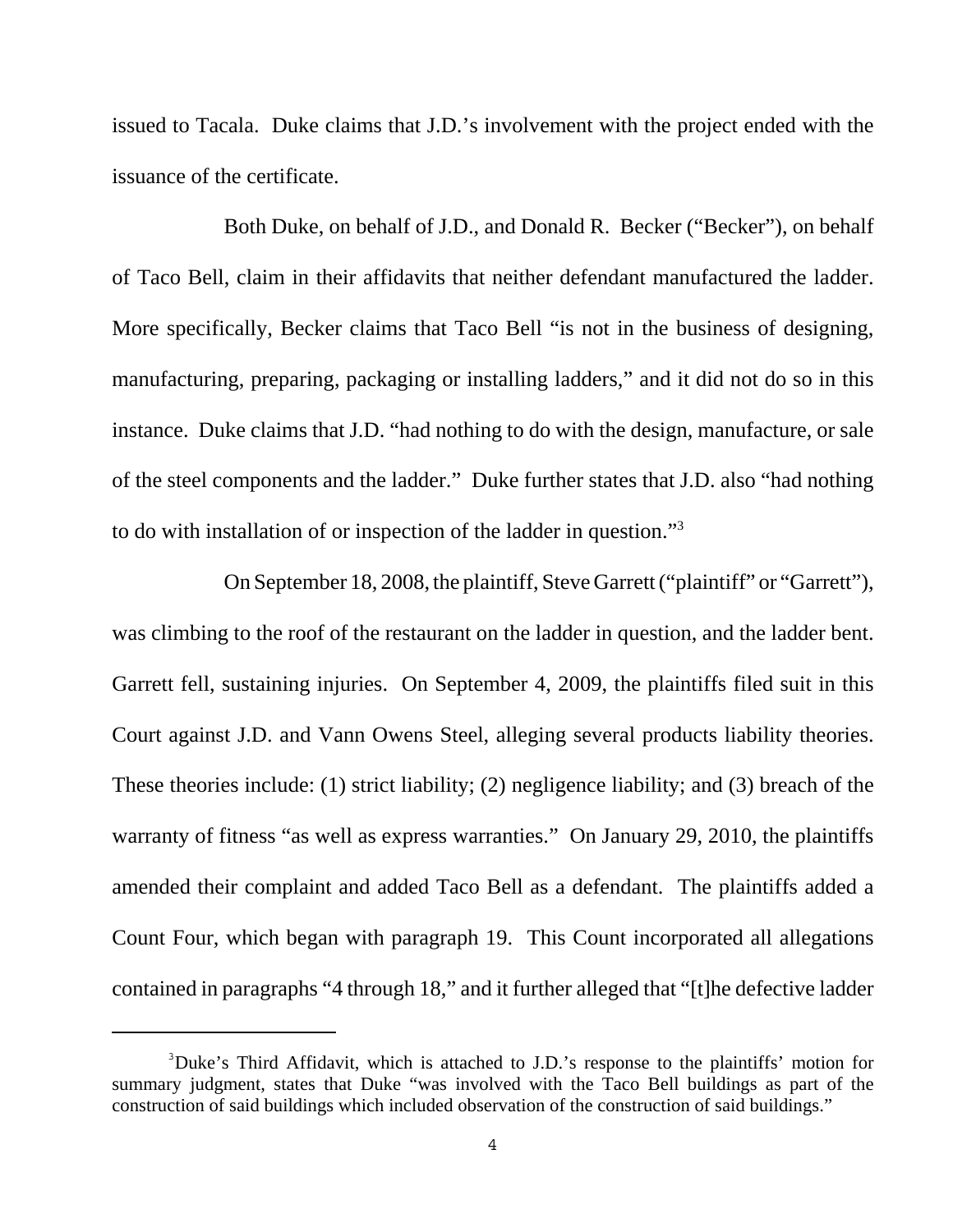was manufactured by the Defendant Van[n] Owens Steel, upon a set of drawings and specifications provided by the Defendant,, Taco Bell of America, Inc."

#### **II. Standard Of Review**

Dismissal pursuant to Federal Rule of Civil Procedure 12(b)(6) eliminates a pleading or portion thereof that fails to state a claim upon which relief can be granted. Fed. R. Civ. P. 12(b)(6). Moreover, Federal Rule of Civil Procedure 8(a)(2) requires the complaint to contain a "short plain statement of the claim showing that the pleader is entitled to relief." Fed. R. Civ. P.  $8(a)(2)$ . A motion to dismiss under Rule  $12(b)(6)$ requires the Court to construe the allegations in the complaint in the light most favorable to the plaintiff and accept all the complaint's factual allegations as true. *Meador v. Cabinet for Human Res.*, 902 F.2d 474, 475 (6th Cir. 1990). The Court may not grant a motion to dismiss based upon a disbelief of a complaint's factual allegations. *Lawler v. Marshall*, 898 F.2d 1196, 1199 (6th Cir. 1990). The Court must liberally construe the complaint in favor of the party opposing the motion. *Miller v. Currie*, 50 F.3d 373, 377 (6th Cir. 1995). However, the plaintiff must allege facts that, if accepted as true, are sufficient "to raise a right to relief above the speculative level," *Bell Atlantic Corp. v. Twombly*, 550 U.S. 544, 555 (2007), and to "state a claim to relief that is plausible on its face," *id*. at 570; *see also Ashcroft v. Iqbal*, – U.S. –, 129 S.Ct. 1937, 1949-50 (2009).

"A claim has facial plausibility when the plaintiff pleads factual content that allows the court to draw the reasonable inference that the defendant is liable for the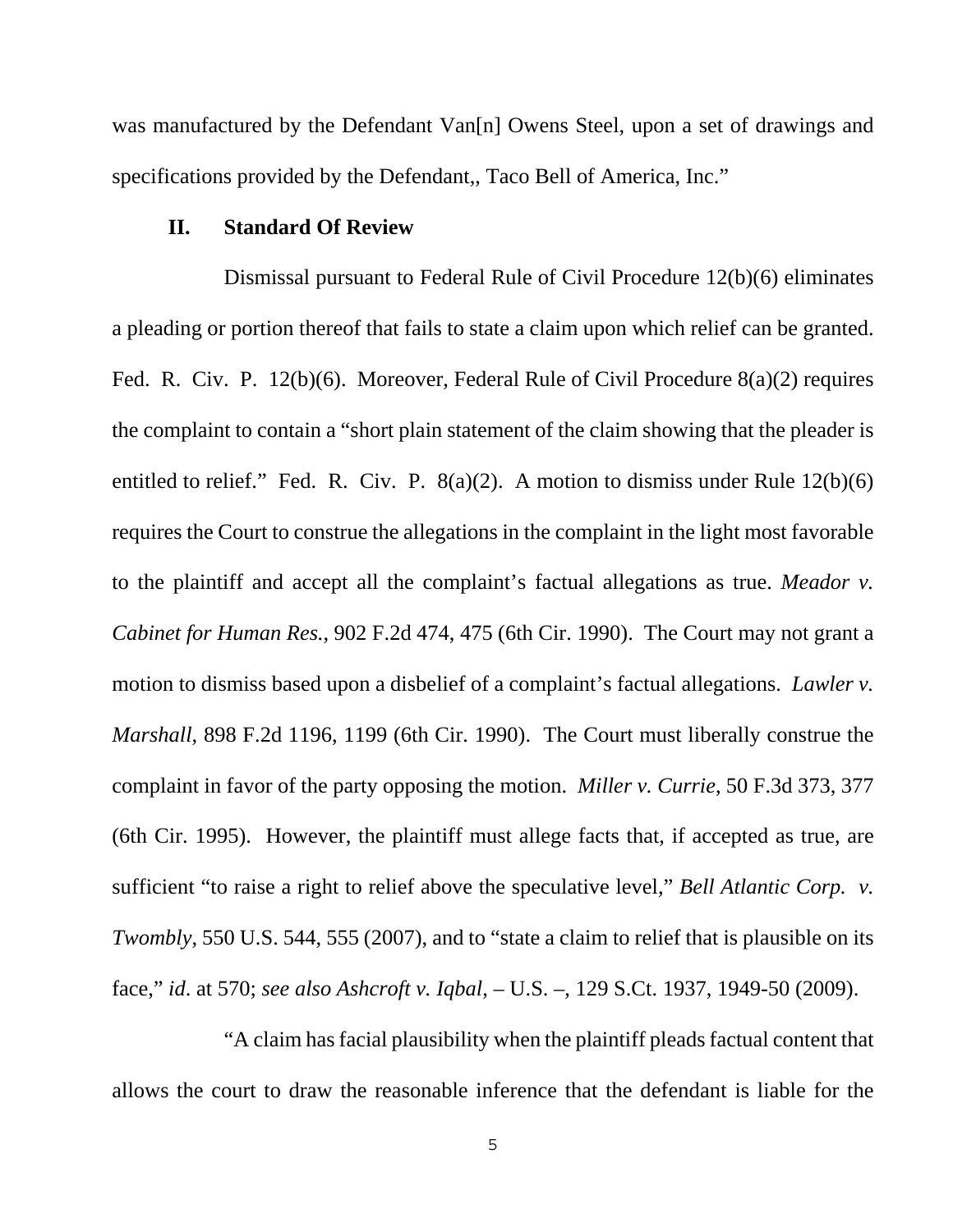misconduct alleged." *Ashcroft*, 129 S.Ct. at 1949. Moreover, this Court need not "'accept as true a legal conclusion couched as a factual allegation.'" *Twombly*, 550 U.S. at 555 (quoting *Papasan v. Allain*, 478 U.S. 265, 286 (1986)); *see also Ashcroft*, 129 S.Ct. at 1949. Lastly, this Court may consider documents central to the plaintiff's claims to which the complaint refers and incorporates as exhibits. *Amini v. Oberlin College*, 259 F.3d 493, 502 (6th Cir. 2001).

When a motion to dismiss under Rule 12(b)(6) is accompanied by matters outside the pleadings, as in this case, it is within the district court's discretion to consider such matters and decide the motion as one for summary judgment under Rule 56. Fed. R. Civ. P. 12(b). A district court must, however, provide a party with an opportunity to respond with relevant evidence before converting a motion to dismiss pursuant to Rule 12(b)(6) into a motion for summary judgment. *See Briggs v. Ohio Elections Comm'n*, 61 F.3d 487, 493 ( $6<sup>th</sup>$  Cir. 1995).

Here, the plaintiffs treated the motions as if they were ones for summary judgment, for they attached evidence of their own to their responses, which contained matters outside the pleadings. Thus, the Court will treat the motions as moving for summary judgment. As such, the Court will set forth the summary judgment standard. Summary judgment is proper where "the pleadings, the discovery and disclosure materials on file, and any affidavits show that there is no genuine issue of material fact and that the movant is entitled to judgment as a matter of law." Fed. R. Civ. P. 56(c). In ruling on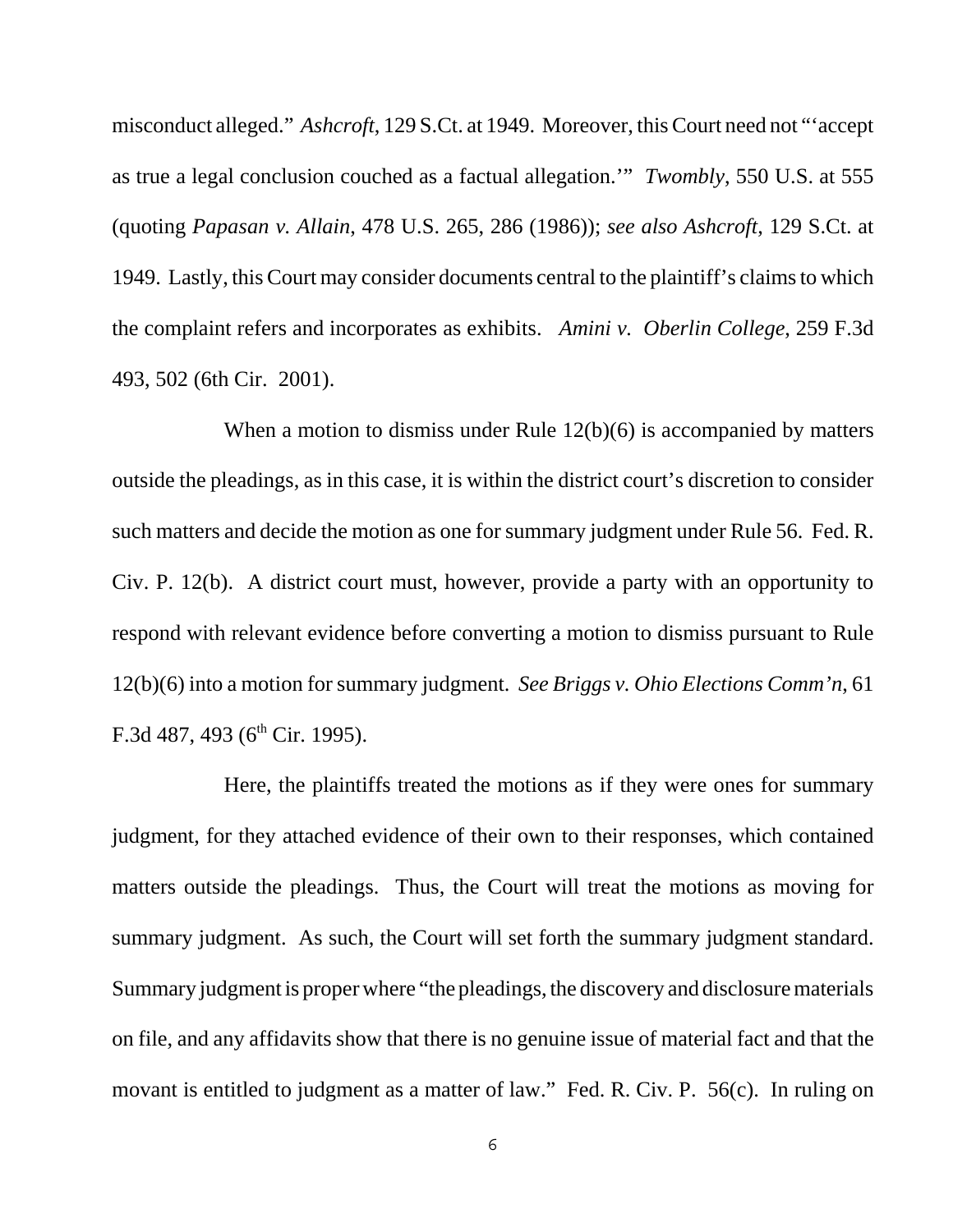a motion for summary judgment, the Court must view the facts contained in the record and all inferences that can be drawn from those facts in the light most favorable to the nonmoving party. *Matsushita Elec. Indus. Co. v. Zenith Radio Corp*., 475 U.S. 574, 587 (1986); *Nat'l Satellite Sports, Inc. v. Eliadis, Inc.*, 253 F.3d 900, 907 (6<sup>th</sup> Cir. 2001). The Court cannot weigh the evidence, judge the credibility of witnesses, or determine the truth of any matter in dispute. *Anderson v. Liberty Lobby, Inc*., 477 U.S. 242, 249 (1986).

The moving party bears the initial burden of demonstrating that no genuine issue of material fact exists. *Celotex Corp. v. Catrett*, 477 U.S. 317, 323 (1986). To refute such a showing, the non-moving party must present some significant, probative evidence indicating the necessity of a trial for resolving a material factual dispute. *Id.* at 322. A mere scintilla of evidence is not enough. *Anderson*, 477 U.S. at 252; *McClain v. Ontario, Ltd.*, 244 F.3d 797, 800 ( $6<sup>th</sup>$  Cir. 2000). This Court's role is limited to determining whether the case contains sufficient evidence from which a jury could reasonably find for the non-moving party. *Anderson*, 477 U.S. at 248-49; *Nat'l Satellite Sports*, 253 F.3d at 907. If the non-moving party fails to make a sufficient showing on an essential element of its case with respect to which it has the burden of proof, the moving party is entitled to summary judgment. *Celotex*, 477 U.S. at 323. If this Court concludes that a fair-minded jury could not return a verdict in favor of the non-moving party based on the evidence presented, it may enter a summary judgment. *Anderson*, 477 U.S. at 251- 52; *Lansing Dairy, Inc. v. Espy*, 39 F.3d 1339, 1347 (6<sup>th</sup> Cir. 1994).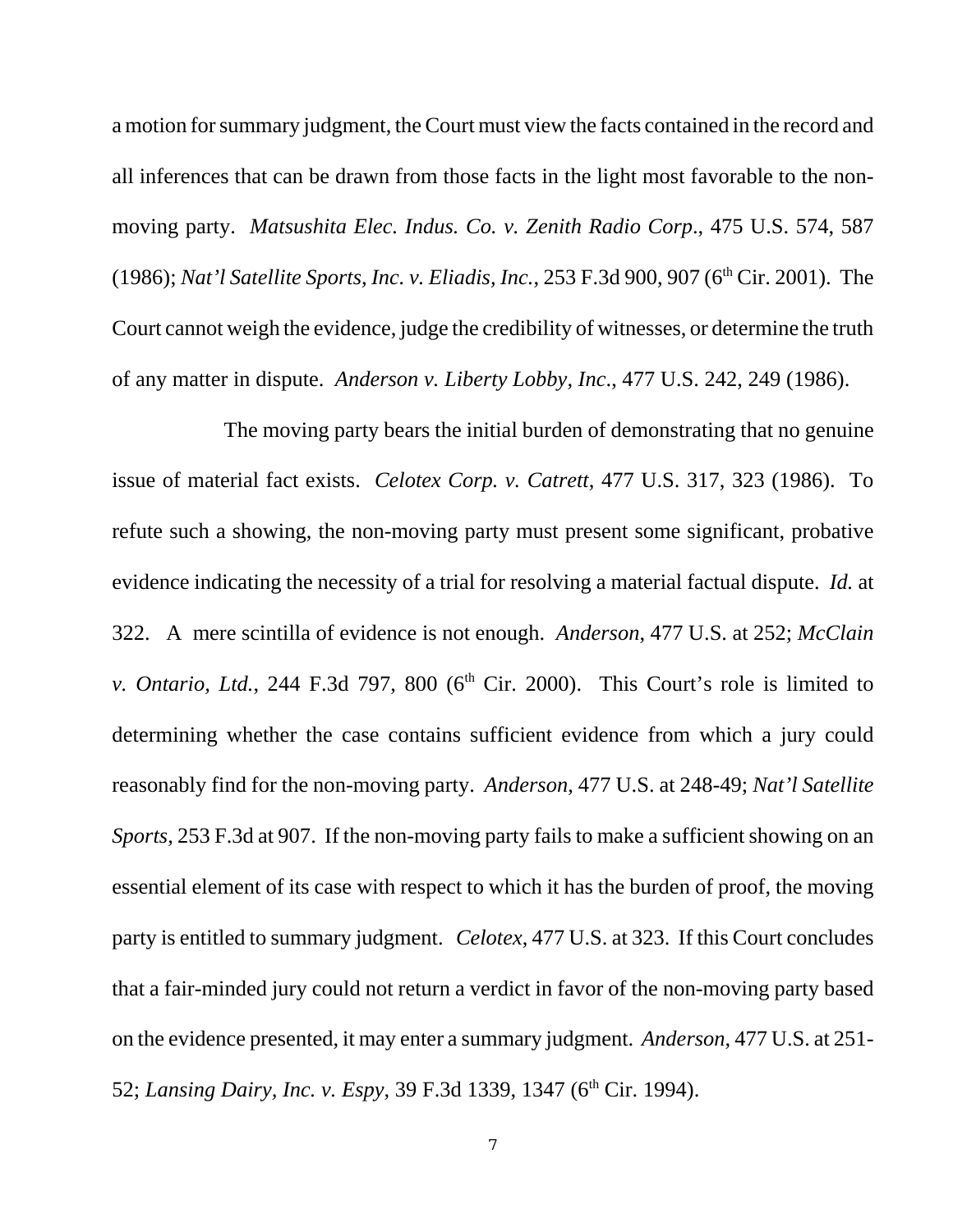The party opposing a Rule 56 motion may not simply rest on the mere allegations or denials contained in the party's pleadings. *Anderson*, 477 U.S. at 256. Instead, an opposing party must affirmatively present competent evidence sufficient to establish a genuine issue of material fact necessitating the trial of that issue. *Id.* Merely alleging that a factual dispute exists cannot defeat a properly supported motion for summary judgment. *Id*. A genuine issue for trial is not established by evidence that is "merely colorable," or by factual disputes that are irrelevant or unnecessary. *Id.* at 248- 52.

#### **III. Analysis**

First, it appears that J.D. and Taco Bell allege in their motions that the plaintiffs have failed to state a products liability claim against them because neither defendant qualifies as a manufacturer or seller. Neither defendant clearly sets forth its argument, and neither defendant cites to any authority on this particular issue. The defendants only cite statutes and cases involving the timeliness of the action. The defendants failed to set forth the legal definition of manufacturer or seller, did not point this court to the statutes defining and relating to these terms, and neglected to cite case law in support of their arguments. *See* Tenn. Code Ann. §§ 29-28-102(4), (7) & -106 (2010). Basically, the defendants state in a conclusory fashion that neither one designed, manufactured, or installed the ladder. For support, they merely rely upon the affidavits filed.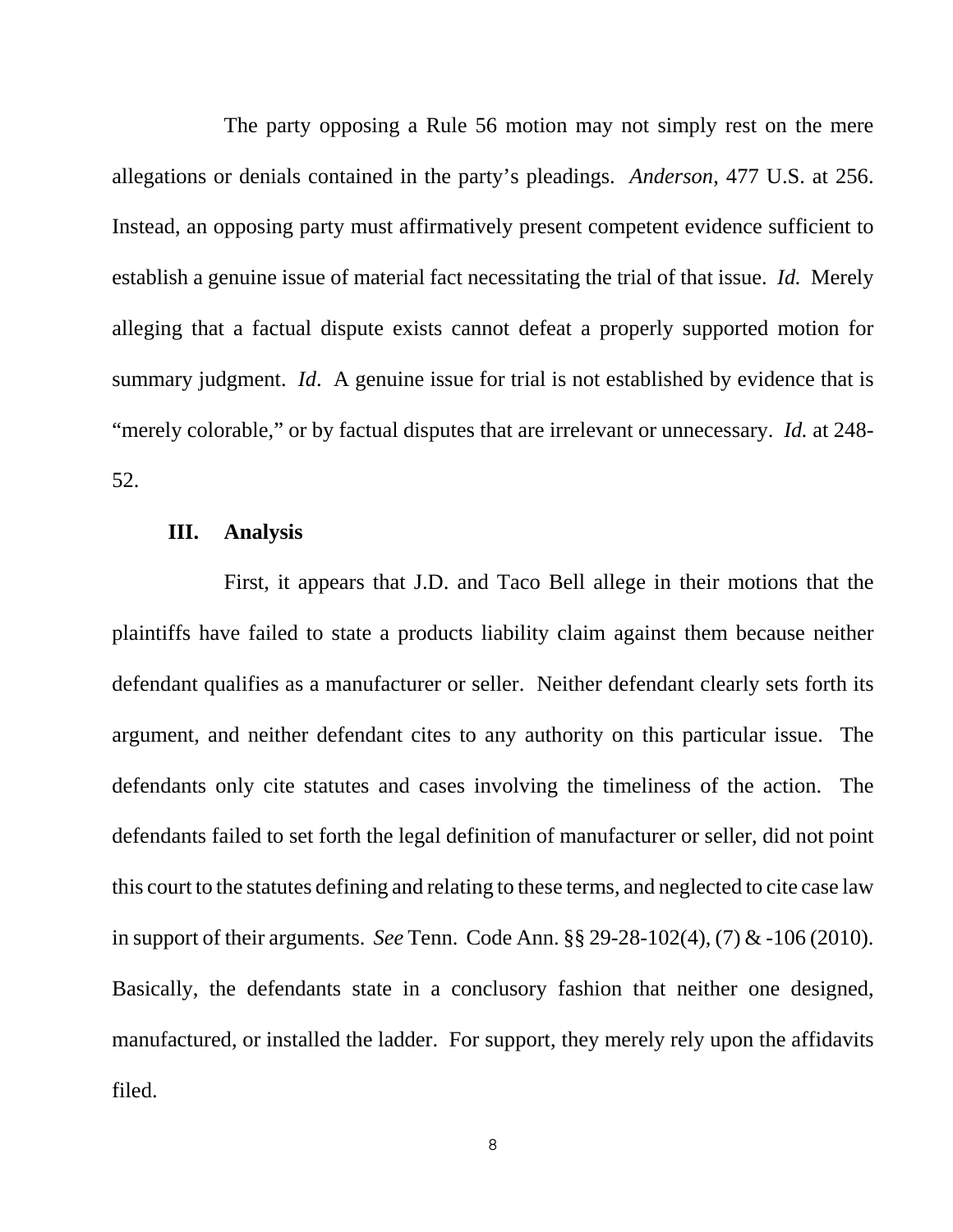The Amended Complaint alleges that J.D. "installed a ladder manufactured by Van[n] Owens Steel." It also alleges that "Defendants placed this defective ladder into the stream of commerce"; that "Defendants were sellers engaged in the business of selling such a product"; that "Defendants negligently designed, prepared, and packaged the ladder in question and further negligently failed to warn Plaintiff . . . of the ladder's dangers"; and that "Defendants breached the warranty of fitness for a particular purpose with respect to the product in question as well as express warranties that the ladder in question would be safe for users." Finally, in Count Four, the Amended Complaint incorporated all allegations contained in paragraphs "4 through 18," and it further alleged that "[t]he defective ladder was manufactured by the Defendant Van[n] Owens Steel, upon a set of drawings and specifications provided by the Defendant,, Taco Bell of America, Inc."

As stated above, the defendants do not develop their arguments and further do not argue that the Complaint or Amended Complaint do not plausibly state claims against them. Albeit, Taco Bell comes closer to advancing this type of argument than does J.D. Nonetheless, Taco Bell merely states the same conclusion repeatedly for each count and does not analyze the counts in terms any specific statute, case, or elements of the offenses. Instead, Taco Bell and J.D. rely upon various affidavits stating that neither one manufactured the ladder. The affidavits show that there is a dispute as to who actually supplied the specifications, be it verbal and/or written, to Vann Owens Steel for producing the steel ladder. The record is also unclear as to who actually installed the ladder and if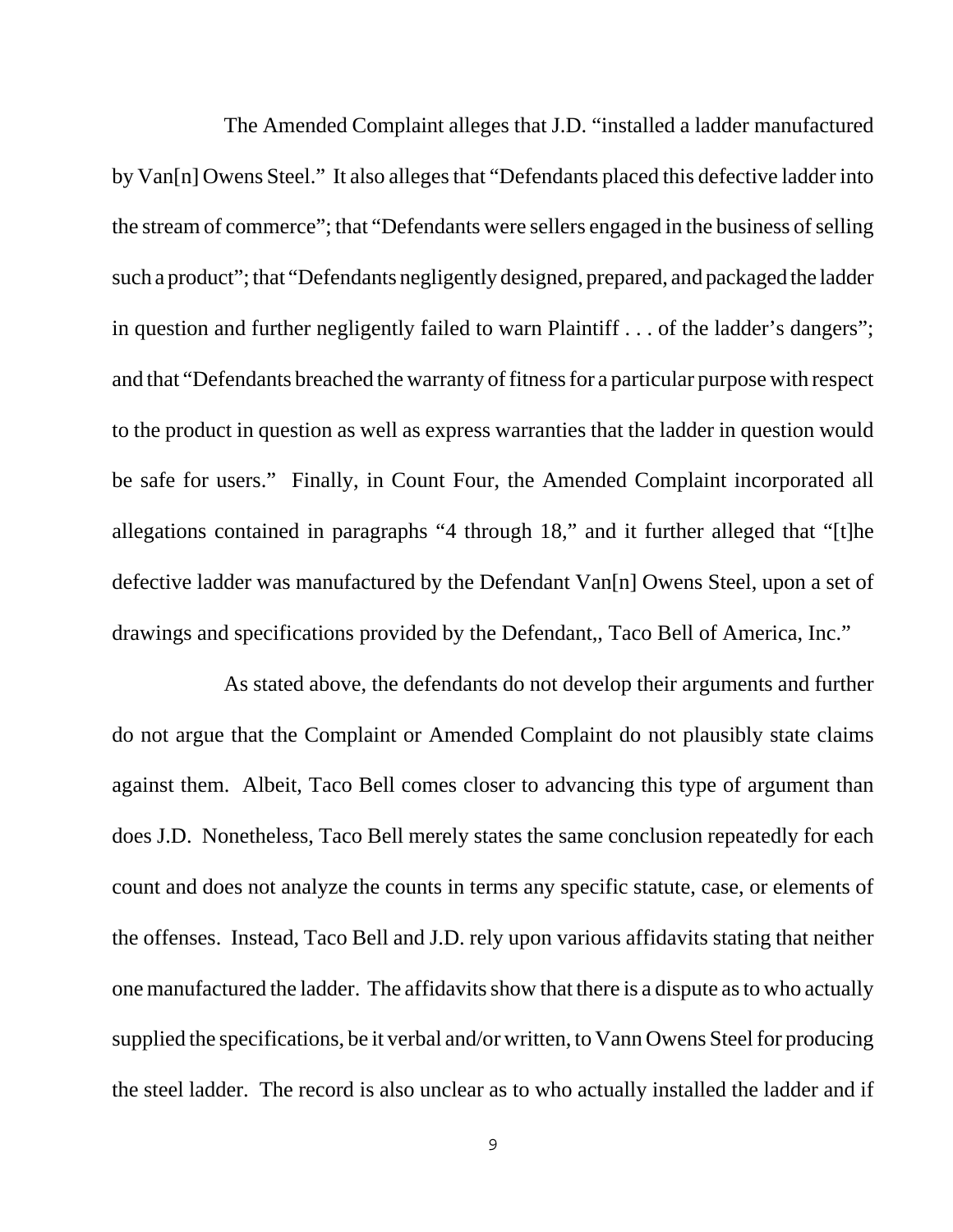any of the defendants observed such installation and/or inspected the ladder.

Because the defendants were not specific, this Court declines to guess at what their exact arguments are and will only address the one that they seemed to raise, which was whether either defendant was the designer, manufacturer, or installer of the ladder. From the record as it is currently before this Court, this Court concludes that there is a genuine issue of material fact as to this issue. As such, the defendants' motions in this regard are **DENIED**.

Second, both defendants argue that the plaintiffs' action against them is time-

barred pursuant to Tennessee Code Annotated section 29-28-103. *See* Tenn. Code Ann.

§ 29-28-103(a). That statute states:

(a) Any action against a manufacturer or seller of a product for injury to person or property caused by its defective or unreasonably dangerous condition must be brought within the period fixed by §§ 28-3-104, 28-3-105, 28-3-202 and 47-2-725, but notwithstanding any exceptions to these provisions, it must be brought within six (6) years of the date of injury, in any event, the action must be brought within ten (10) years from the date on which the product was first purchased for use or consumption, or within one (1) year after the expiration of the anticipated life of the product, whichever is the shorter, except in the case of injury to minors whose action must be brought within a period of one (1) year after attaining the age of majority, whichever occurs sooner.

*Id*.

Thus, section 29-28-103 contains both statutes of limitations and statutes of

repose.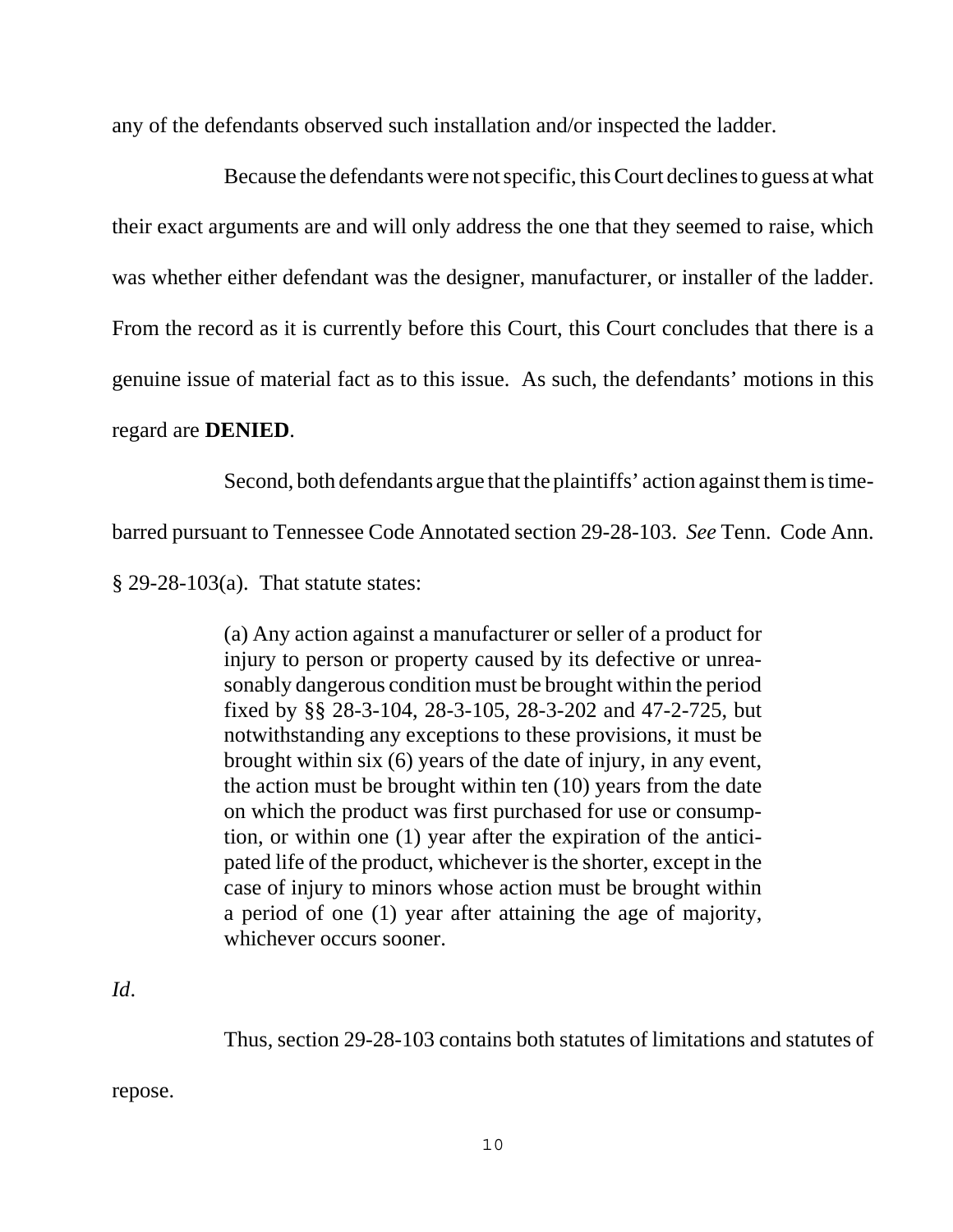A statute of limitations governs the time within which suit may be brought once a cause of action accrued. A statute of repose limits the time within which an action may be brought, 'but it is entirely unrelated to the accrual of a cause of action and can, in fact, bar a cause of action before it has accrued.' *See Cronin v. Howe*, 906 S.W.2d 910, 913 (Tenn. 1995) (citing *Watts v. Putnam County*, 525 S.W.2d 488, 491 (Tenn. 1975); *Cheswold Volunteer Fire Co. v. Lambertson Constr. Co.*, 489 A.2d 413, 421 (Del.1984)). Statutes of repose are substantive and extinguish both the right and the remedy while statutes of limitations are procedural, extinguishing only the remedy. *See Wyatt v. A-Best Co.*, 910 S.W.2d 851 (Tenn. 1995).

*Jones v. Methodist Healthcare*, 83 S.W.3d 739, 744 (Tenn. Ct. App. 2001). "Under [section 29-28-103(a)], an action must first meet the requirements of the 'ordinary' statutes of limitations; but if any exceptions to these statutes make them inapplicable, there is an outside limit of ten years from the date the product is first purchased for use or consumption." *Damron v. Media General, Inc.*, 3 S.W.3d 510, 513 (Tenn. Ct. App. 1999).

Thus, in order to prevent an action from being time-barred, the action must be filed within the applicable statute of limitations and statute of repose.<sup>4</sup> This Court notes that the action was filed within one year of the plaintiff's injury and within ten years of the sale of the ladder.<sup>5</sup> Thus, the question is whether the actions are time-barred by the

<sup>&</sup>lt;sup>4</sup>The statutes requirement that the action be brought "within six  $(6)$  years of the date of injury" is also considered a statute of repose, but it does not affect the analysis or outcome of this case on the present state of the record. *See Sharp v. Richardson*, 937 S.W.2d 846, 848-50 (Tenn. 1996).

<sup>&</sup>lt;sup>5</sup>Although the exact date of the sale is not known, it is clear from the record that it was sold before the issuance of the certificate of occupancy, which issued in March 2001.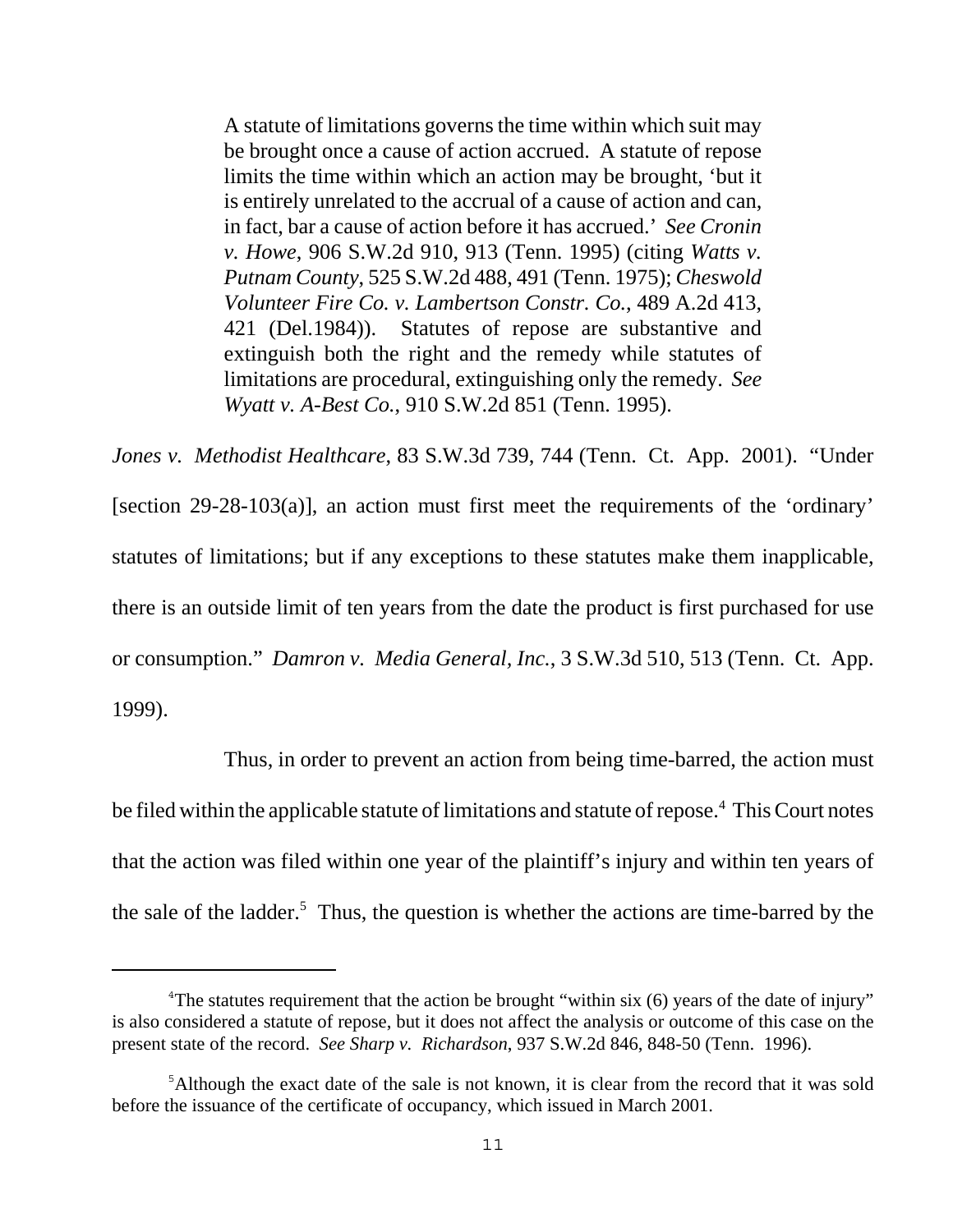"ordinary statutes of limitations" set forth in the statute.

Here, the different "ordinary statutes of limitations" at play include sections 28-3-202 and 47-2-725, and they are also relied upon by the defendants. Actually, section 28-3-202 is itself a statute of repose because the action must be brought within four years after substantial completion of the improvement. On the other hand, section 47-2-725 is a statute of limitation. Section 28-3-202 states:

> All actions to recover damages for any deficiency in the design, planning, supervision, observation of construction, or construction of an improvement to real property, for injury to property, real or personal, arising out of any such deficiency, or for injury to the person or for wrongful death arising out of any such deficiency, shall be brought against any person performing or furnishing the design, planning, supervision, observation of construction, construction of, or land surveying in connection with, such an improvement within four (4) years after substantial completion of such an improvement.

Tenn. Code Ann. § 28-3-202. Finally, section 47-2-725 states:

(1) An action for breach of any contract for sale must be commenced within four (4) years after the cause of action has accrued. By the original agreement the parties may reduce the period of limitation to not less than one (1) year but may not extend it.

(2) A cause of action accrues when the breach occurs, regardless of the aggrieved party's lack of knowledge of the breach. A breach of warranty occurs when tender of delivery is made, except that where a warranty explicitly extends to future performance of the goods and discovery of the breach must await the time of such performance the cause of action accrues when the breach is or should have been discovered.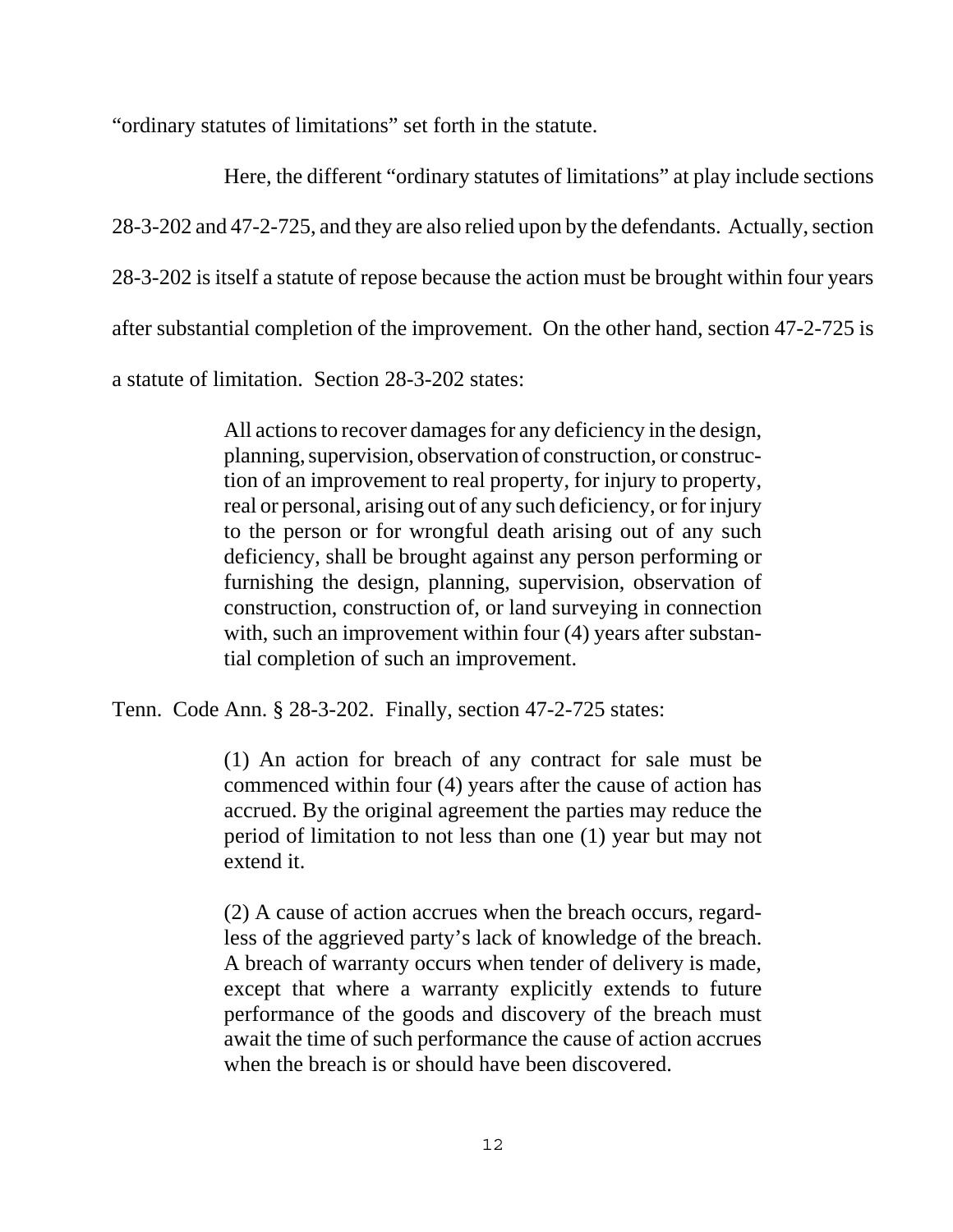Tenn. Code Ann. § 47-2-725.

This Court will first address whether the plaintiffs' claim for breach of warranty is time-barred. As the statute provides, the statute of limitations is four years from the tender of delivery. The plaintiffs do not argue otherwise. They actually do not address this particular issue. As stated earlier, it is unclear as to the exact date of the ladder's tender of delivery. Nonetheless, it is clear that this occurred prior to March 2001. The original Complaint was filed on September 4, 2009, and the Amended Complaint was filed on January 29, 2010. The filing of the action was well outside the four-year statute of limitations. As such, the defendants' motions regarding the breach of warranty claim against them are **GRANTED** and that cause of action is **DISMISSED** as to these defendants.

Now, this Court will address whether section 28-3-202 bars the remaining counts brought against the defendants. In making this determination, there are three main issues this Court must consider: (1) whether the attachment of the ladder was an improvement to real property; (2) whether either defendant "perform[ed] or furnish[ed] the design, planning, supervision, observation of construction, construction of, or land surveying in connection with, such improvement"; and (3) whether such an action was brought "within four (4) years after substantial completion of such an improvement."6 *See* Tenn. Code Ann. § 28-3-202.

<sup>&</sup>lt;sup>6</sup>The parties do not seem to be dispute the third consideration.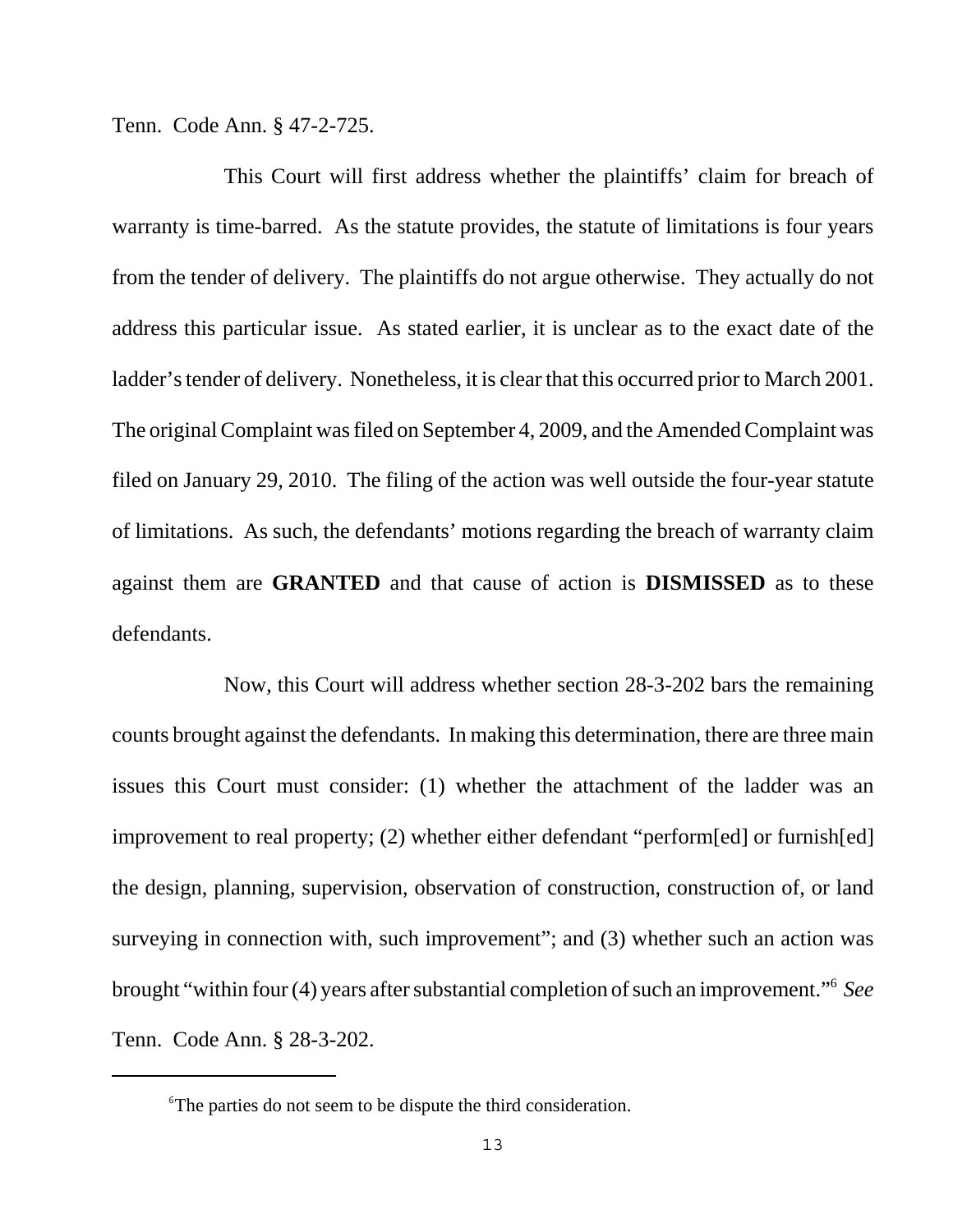The plaintiffs responded briefly as to the first issue, but they did not offer much to support their position. The case cited did not even address section 28-3-202. Nonetheless, this Court is not going to make the determination on that particular issue because all aspects of the statute must be applicable in the case, and there is an issue of fact as to the second consideration. The evidence in the record as it now stands, when viewed in the light most favorable to the plaintiffs, shows that there is a genuine issue of material fact as to whether either defendant "perform[ed] or furnish[ed] the design, planning, supervision, observation of construction, [or] construction of," *id*., the attachment of the ladder to the restaurant.7

### **IV. CONCLUSION**

For the reasons set forth above, the defendants' motions are **GRANTED IN PART AND DENIED IN PART.** As a result, the only claim against these defendants

<sup>&</sup>lt;sup>7</sup>This Court notes that J.D. states in its response to plaintiffs' motion for summary judgment that Duke did not provide any oral or written specifications regarding the ladder in question. J.D. further acknowledges that this creates an issue of fact; however, it argues that this issue is not material in terms of its own motion for summary judgment. This Court does not agree. In order for section 28-3-202 to apply, and thus its four-year statute of repose to apply, all statutory prerequisites must be met. There is an issue of fact as to at least one of those prerequisites, whether either defendant "perform[ed] or furnish[ed] the design, planning, supervision, observation of construction, construction of, or land surveying in connection with, such improvement." It very well could be that in this situation, this issue is not material. Nonetheless, all parties have done a woefully inadequate job at setting forth their arguments, and they have not properly supported the minimal arguments actually made. That being said, based upon the current record and arguments stated by the parties, this Court finds that there is an issue of fact as to whether section 28-3-202 applies.

Whether section 28-3-202 applies may be dispositive of the plaintiffs' case against J.D. and Taco Bell, for the action was allegedly filed outside of the four-year statute of repose period. However, if this section does not apply, then section 28-3-104, which is referenced in section 29-28-103, would apply. Pursuant to section 28-3-104, the action is not time-barred because it was filed within one year of the date of the plaintiff's injury, when the action accrued.